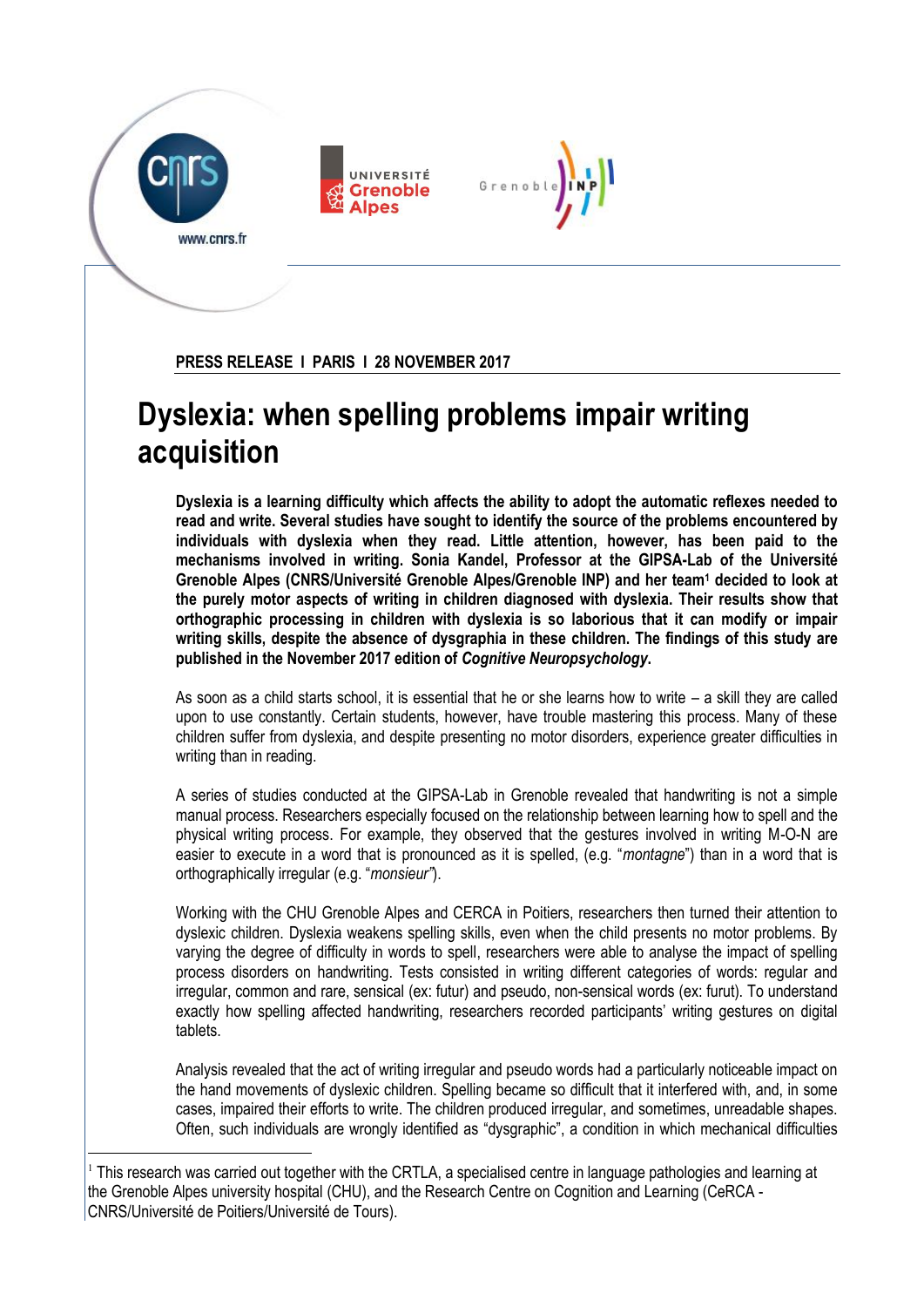



Grenob

affect handwriting. Inaccurate diagnosis results in ineffective treatment therapies and can lead to discouragement in the child.

To provide effective support to dyslexic children, this research suggests that precise diagnosis is needed, along with a treatment protocol that combines spelling and motor aspects.



## *The word "regard" written by a child with dyslexia*

*Above: Black lines show what the child actually wrote on the page; grey lines, recorded by the tablet, show in-air movements when the child paused. This example shows that the child started to write; stopped, then continued. The result is an irregularly produced word which presents a spelling mistake at the end. Below: Evolution in speed over time. Grey lines show in-air movements recorded by the tablet.*

*© Sonia Kandel for GIPSA-Lab (CNRS/Université Grenoble Alpes/Grenoble INP).*



*The word "cuvette" written by a child with dyslexia. The child had serious difficulties with the double "t" in this word. Black lines show what the child actually wrote on the page; grey lines, recorded by the tablet, show in-air movements when the child paused. Blue squares indicate that the child lifted his or her head to look at the spelling of the word on the computer screen. © Sonia Kandel for GIPSA-Lab (CNRS/Université Grenoble Alpes/Grenoble INP).*